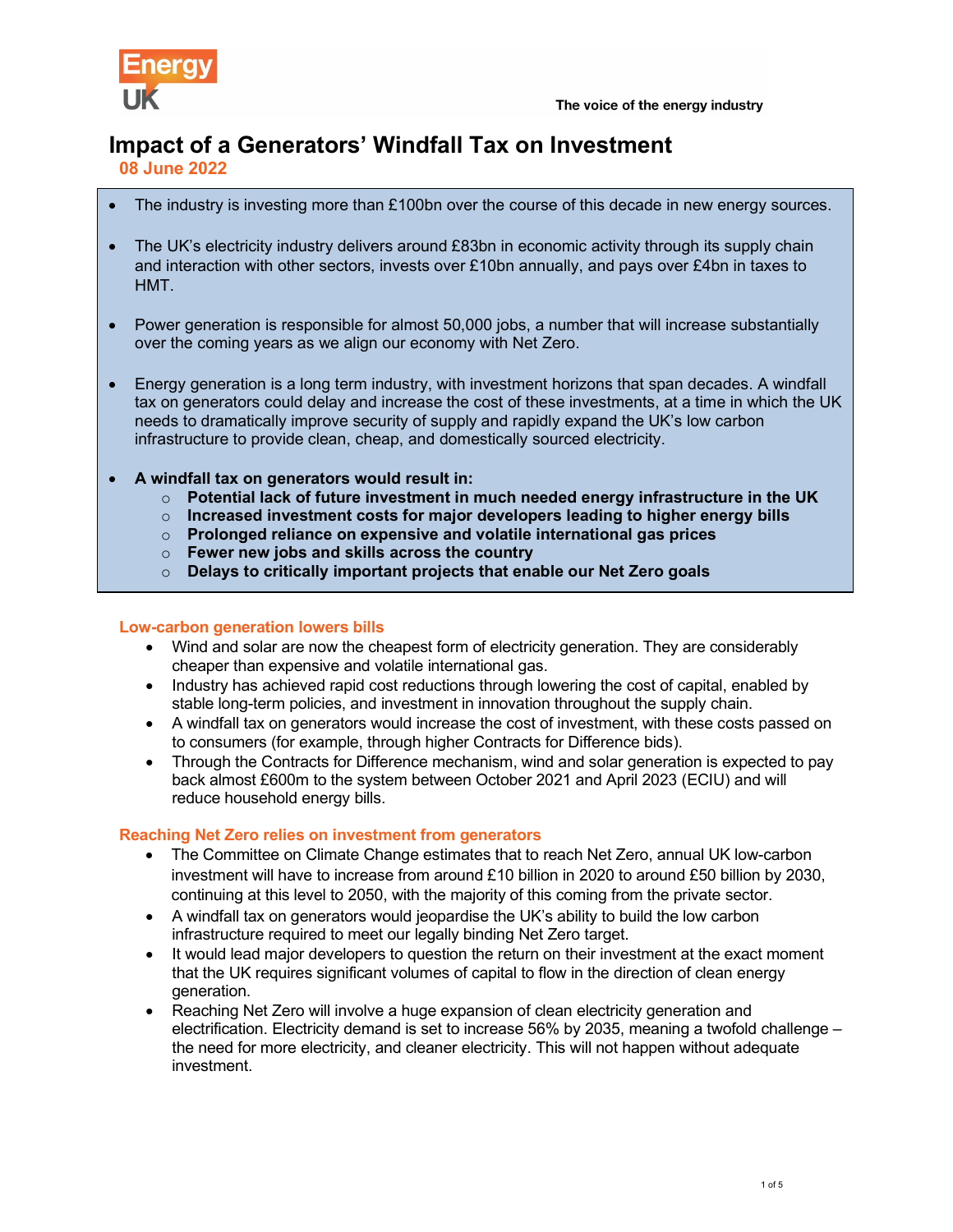## The UK will not achieve energy security without massive investment in clean generation

- A windfall tax on generators would jeopardise the pace and scale of investment needed to rapidly transition away from expensive and volatile international gas prices.
- It is important to ensure that the UK is an attractive country to invest in: it's clear that a windfall tax on generators would compromise this and would deter potential investors. Without investment the UK remains reliant on international energy markets and exposed to external crises.
- With the price cap expected to rise by an estimated £800+ to £2800 in October, consumers are paying the price for the UK's reliance on volatile international gas.
- Targets in the British Energy Security Strategy 50GW of offshore wind by 2030 (up from 10.5GW today) and 24GW of nuclear power by 2050 (up from around 7GW today) that were set by Government to ensure Security of Supply will not be met without significant investments in clean energy generation.

### A windfall tax on generators would have unintended consequences.

- Following the Government's announcement that they were considering a windfall tax on generators, over £4bn has been wiped off the value of key electricity generators. This has a direct impact on the private sector's ability to invest in crucial new energy infrastructure.
- A windfall tax on generators would place more suppliers at risk of collapse given that some integrated power businesses have been able to offsets losses from their retail operations through modest profits from generation. This would lead to higher household energy bills.

For more information contact: Adam Berman, Deputy Director, Policy, Energy UK – adam.berman@energy-uk.org.uk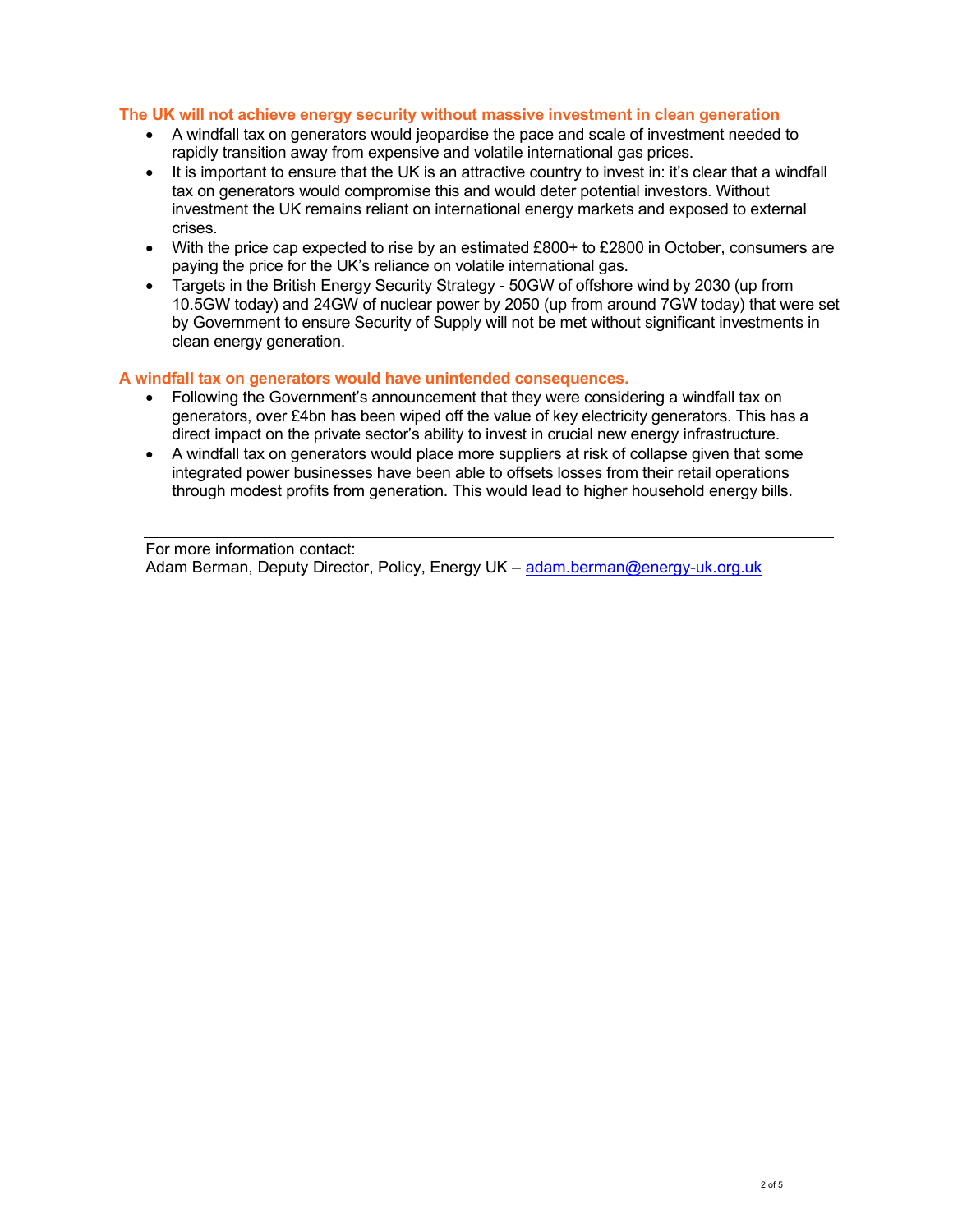## Energy UK Members Investment Plans in the UK

Energy UK's generator and grid members have invested, and continue to invest, billions in the transformation of our energy system. A few examples of these significant investments are listed below:

#### **Centrica**

- Centrica is exploring options to repurpose Rough for hydrogen, which would require a £2bn investment in the Rough reservoir located offshore in Humberside, which has stored natural gas safely for over three decades. A repurposed Rough has the potential to provide around half of the UK's hydrogen storage requirements, putting us on track to meet the government's objective of decarbonising the UK's gas supplies.
- Repurposing Rough will create more than 4,000 jobs in the North-East and wider economy.
- Centrica is planning to invest £50m in jobs this year including 500 customer facing UK roles.
- Centrica has also outlined plans to invest up to £100m annually on large scale solar / renewable projects up to 2025 in their People & Planet publication.

#### Drax

- As one of Europe's lowest carbon power generators, Drax generates enough reliable renewable electricity for five million UK homes, supporting thousands of jobs in the UK (almost 3,000 direct UK employees and 19,200 throughout the supply chain in 2019).
- Drax is in the middle of a £5bn investment program, with plans to expand energy storage at Cruachan by 2030 and develop bioenergy with carbon capture and storage (BECCS) at Drax Power Station.
- The Cruachan Expansion will increase pumping and generation capacity of the Cruachan pumped storage hydro facility in Scotland by 600MW. This will result in significant electricity system savings as a result of reducing the need for network reinforcement, enabling greater utilisation of renewables (reducing curtailment), providing a range of ancillary services at scale. In addition, the construction of Cruachan 2 could support 900 jobs directly and across the supply chain in rural Scotland over its 5 year construction period (2025-2030).
- Drax is also working on BECCS which will permanently remove 8m tonnes of CO2 from the atmosphere each year by 2030 (negative emissions) whilst also generating renewable power.
- This one project alone will provide a significant proportion of the 53MtCO2 of BECCS the CCC estimate we will need to reach net zero. Without this BECCS project, Baringa have estimated that it will cost £13billion more to achieve the 5<sup>th</sup> Carbon Budget. Vivid economics estimate that around 10,300 jobs will be supported during the construction phase of the Drax BECCS project.

#### EDF Energy

- EDF plans to invest over £50 billion in a wide range of projects that will support the UK's Net Zero Strategy, including investment in 15GW of wind, nuclear and solar power by 2035.
- EDF is leading the way in new nuclear in the UK; it is investing in the construction of Hinkley Point C in Somerset and is working with the government towards a Final Investment Decision on the project to build Sizewell C in Suffolk, which will be a replica of Hinkley Point C.
- These projects are investing heavily in people, providing opportunities for UK businesses and in developing skills for the future of the nuclear industry:
- Hinkley Point C has trained nearly 1,000 apprentices and Sizewell C will train a further 1,500.
- Nearly 74,000 people in Britain are expected to work on the Hinkley Point C project and a further 70,000 on Sizewell C.
- $\bullet$  These projects are creating growth across the country; Hinkley Point C has spent over £4bn in the South West and Sizewell C expects to deliver £4.4 billion of investment in the East of England, £2.5 billion in the North of England and £900m in Wales.
- EDF Renewables is investing in wind and solar projects with a target of 5GW of renewable capacity by 2030.  It is currently constructing the 450MW Neart na Gaoithe offshore wind farm in the Firth of Forth, with another 4 GW in the development pipeline, including Gwynt Glas, a 1GW floating offshore wind project in the Celtic Sea.
- EDF Renewables and Hynamics, EDF Group's hydrogen business, are developing plans for investment in the Tees Green project using green electricity from the Teesside Offshore Wind Farm and from a new solar farm, which EDF Renewables UK intends to construct near Redcar, to power an electrolyser to produce low carbon hydrogen to supply local businesses.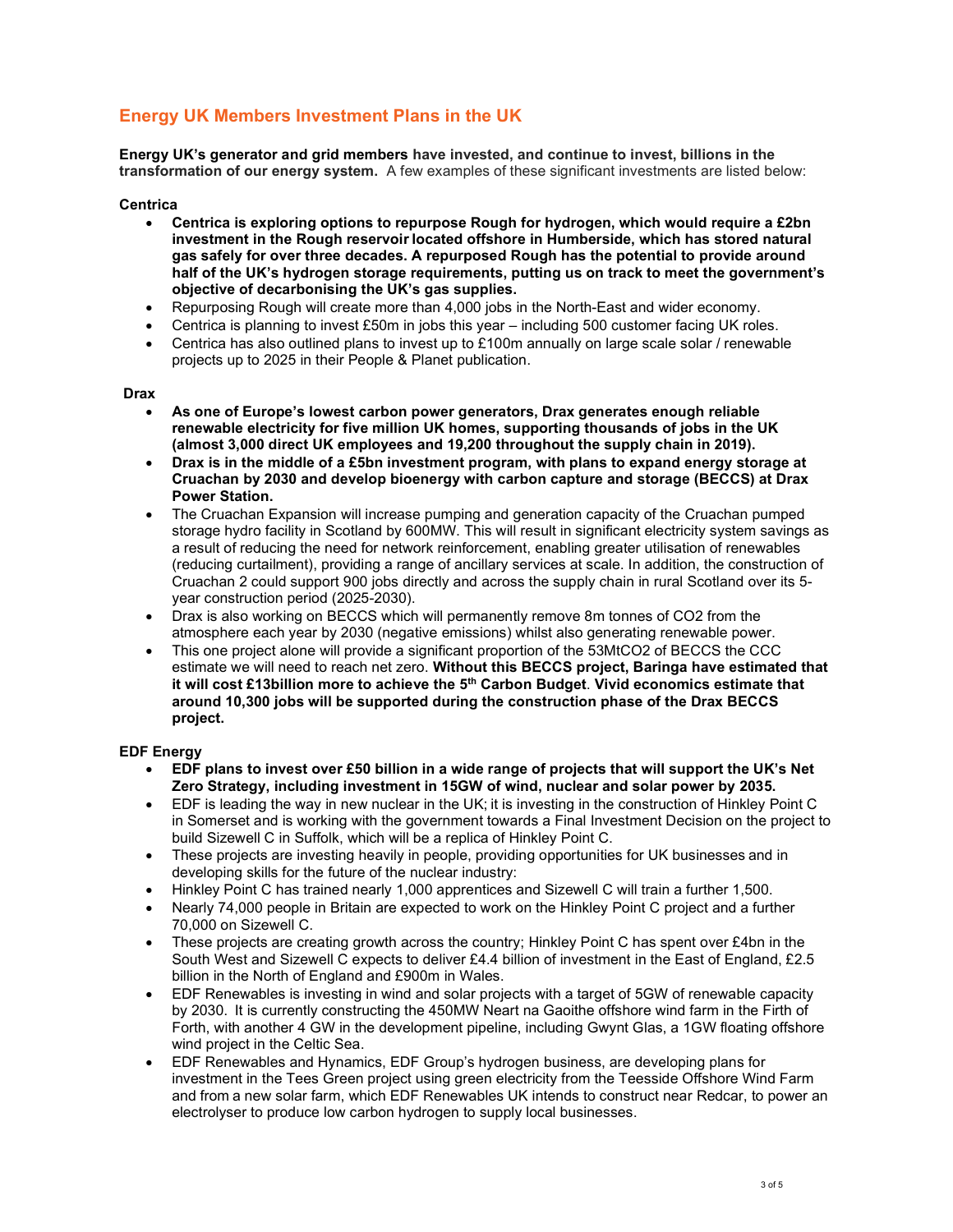#### ESB

- For almost 30 years, ESB has operated as a leading independent generator in the UK, with approximately £1bn invested in renewables, and further planned investment that will have the potential to power up to 1.8 million homes.
- ESB has a number of existing wind farms across Fullabrook, Mynydd y Betws and West Durham, and has plans to build a number of additional wind farms which are capable of hosting up to 40 new wind turbines.

#### Ørsted

- Over the last decade, Ørsted has invested over £10bn constructing their UK offshore wind farms and has established itself as a world-leader in renewable energy.
- This is helping to transform coastal communities across the UK through investment in local facilities, the creation of high-skilled, long-term and well-paid jobs and apprenticeships, and the development of competitive, export-orientated local supply chains. Ørsted has helped support less prosperous communities across the UK – such as Grimsby and the Humber region, Liverpool, Brightlingsea and Barrow-in-Furness through the creation of long-term, high-skilled jobs – many of which centre around the construction, operation and maintenance of Ørsted's low carbon generation projects.
- In the Humber, Ørsted's pipeline of orders has supported the development of a £310 million blade manufacturing facility. The Hull based site now employs over 1,000 people and is delivering a multimillion-pound turbine order for Hornsea Two offshore wind farm.
- Across the UK, Ørsted are promoting Science, Technology, Engineering and Maths (STEM) related careers and partnering with national and regional training and educational bodies to develop their future workforce. For example, Ørsted have partnered with the Grimsby Institute in Grimsby and Furness College in Barrow-in-Furness to deliver a three-year wind turbine technician Apprenticeship Scheme. Ørsted are also supporting charities such as Teach First, focused on addressing educational inequality.
- At present, Ørsted have 7.5 GW of constructed wind capacity across 12 operational wind farms and an ambition to increase this to 15 GW by 2025.
- Recently, Ørsted have expanded its business, in investing in other forms of renewable energy / lowcarbon projects – such as energy storage, as well as Green Hydrogen.

#### RWE

- RWE intends to invest around £15 billion in new green technologies and infrastructure in the UK by 2030.
- RWE's Triton Knoll and Sofia offshore projects represent a collective investment of £5 billion in the UK's green energy infrastructure and will support a significant number of direct and indirect jobs in the Humber, North East and wider UK, throughout construction and longerterm operation.
- RWE is progressing four extension projects in the UK, with a combined potential installed capacity of around 2.6GW. The company successfully bid for two new adjacent offshore sites on Dogger Bank with a potential total installed capacity of 3GW.
- RWE has reached a major milestone of investing £25 million over 20 years into communities that live near its UK projects. The investments, from Community Benefit Funds set up by RWE alongside its operational onshore and offshore wind farms, will invest an additional £70 million in support of local initiatives, throughout their lifetime.
- Over the last decade, RWE and partners have invested well over £3 billion to deliver projects in Wales. Major investments include 2.2 gigawatt Pembroke Power Station, £2bn Gwynt y Môr Offshore Wind Farm, and around £250m building onshore wind projects at Brechfa Forest West, Clocaenog Forest and Mynydd y Gwair.
- During construction, Gwynt y Môr created or secured over 700 jobs, with over £660m spent with UK based companies and over £90 million spent within Wales. Over £50m is expected to be spent at the Port of Mostyn (the Operations and Maintenance and Construction Support base) over the lifetime of the project. Since becoming operational, 100 long term, skilled jobs were created, with the wind farm typically investing around £8 million into the Welsh economy each year.
- Over their lifetime, renewable energy projects operated by RWE renewables will invest more than £15 million into Scottish communities.